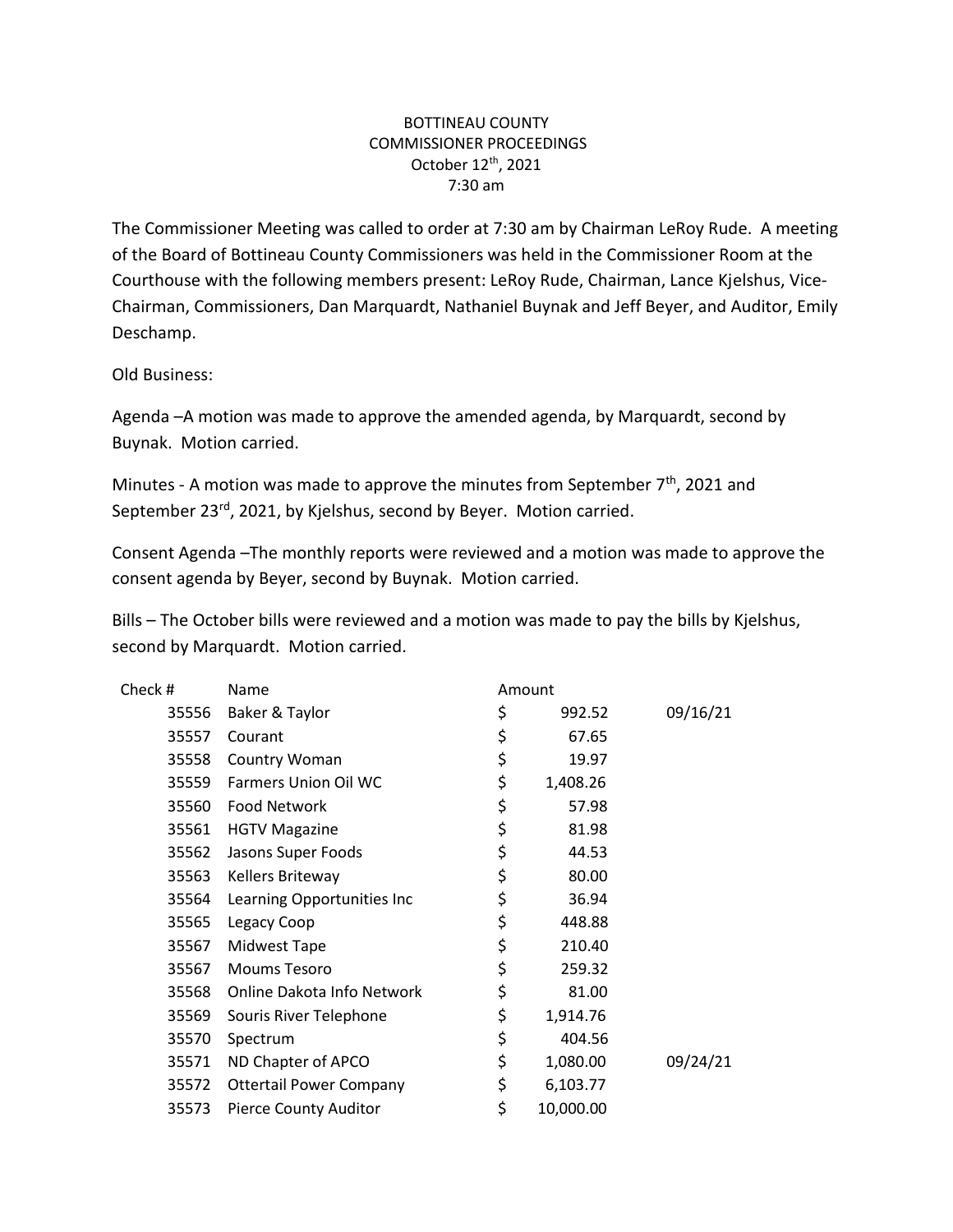| 35575  | American Family Insurance               | \$<br>3,403.70  | 09/30/21   |
|--------|-----------------------------------------|-----------------|------------|
| 35576  | Bank of ND                              | \$<br>36,000.00 |            |
| 35577  | Bank of ND                              | \$<br>9,500.00  |            |
| 35578  | Colonial Life & Accident                | \$<br>1,552.59  |            |
| 35579  | Ryan Ellsworth                          | \$<br>1,500.00  |            |
| 35580  | Monson, Ann                             | \$<br>3,242.00  |            |
| 35581  | Monson, Ann                             | \$<br>3,762.42  |            |
| 35582  | ND Child Support Division               | \$<br>1,550.00  |            |
| 35583  | North Dakota United                     | \$<br>91.84     |            |
| 35584  | New York Life Insurance                 | \$<br>86.14     |            |
| 35585  | <b>Renville County</b>                  | \$<br>1,733.84  |            |
| 35586  | Standard Life INS CO.                   | \$<br>2,447.32  |            |
| 35587  | Unum Life INS Company                   | \$<br>269.05    |            |
| 35588  | Western Agency                          | \$<br>600.00    |            |
| 901065 | <b>First National Bank</b>              | \$<br>6,902.38  |            |
| 901066 | <b>Internal Revenue Service</b>         | \$<br>49,797.37 |            |
| 901067 | <b>Internal Revenue Service</b>         | \$<br>31,756.07 |            |
| 35589  | <b>US Treasury</b>                      | \$<br>0.01      | 10/7/2021  |
| 901068 | ND Public Employee Retirement           | \$<br>46,402.62 | 10/08/21   |
| 901069 | <b>NDPERS Dakota Plan</b>               | \$<br>92,592.22 |            |
| 901070 | <b>NDPers</b>                           | \$<br>5,426.00  |            |
| 901071 | <b>ND Tax Commissioner</b>              | \$<br>9,558.00  |            |
| 35590  | A1 Evans Septic Service                 | \$<br>210.00    | 10/12/2021 |
| 35591  | All Seasons Water Users Dist.           | \$<br>1,801.04  |            |
| 35592  | Anderson Welding                        | \$<br>67.50     |            |
| 35593  | Auto Value Bottineau                    | \$<br>50.41     |            |
| 35594  | <b>Balco Uniform Co Inc</b>             | \$<br>278.10    |            |
| 35595  | <b>Basin Service Company</b>            | \$<br>1,619.25  |            |
| 35596  | <b>Bechtold Paving</b>                  | \$<br>64,848.18 |            |
| 35597  | <b>B &amp; M Laundry Service</b>        | \$<br>839.47    |            |
| 35598  | Border Ag and Energy                    | \$<br>966.19    |            |
| 35599  | <b>Bottineau Clinic Pharmacy</b>        | \$<br>248.08    |            |
| 35600  | <b>Bottineau Plumbing &amp; Heating</b> | \$<br>291.50    |            |
| 35601  | Bottineau County Fairground co          | \$<br>4,642.25  |            |
| 35602  | <b>Braun Intertec</b>                   | \$<br>7,370.00  |            |
| 35603  | <b>Butler Machinery Co</b>              | \$<br>15,440.64 |            |
| 35604  | <b>Cenex Fleet Fueling</b>              | \$<br>1,664.11  |            |
| 35605  | CHI ST Alexius Health EAP               | \$<br>436.05    |            |
| 35606  | <b>Circle Sanitation</b>                | \$<br>68.75     |            |
| 35607  | Antler, City of                         | \$<br>93.00     |            |
| 35608  | Bottineau, City of                      | \$<br>491.64    |            |
| 35609  | Maxbass, City of                        | \$<br>87.00     |            |
| 35610  | Newburg, city of                        | \$<br>37.00     |            |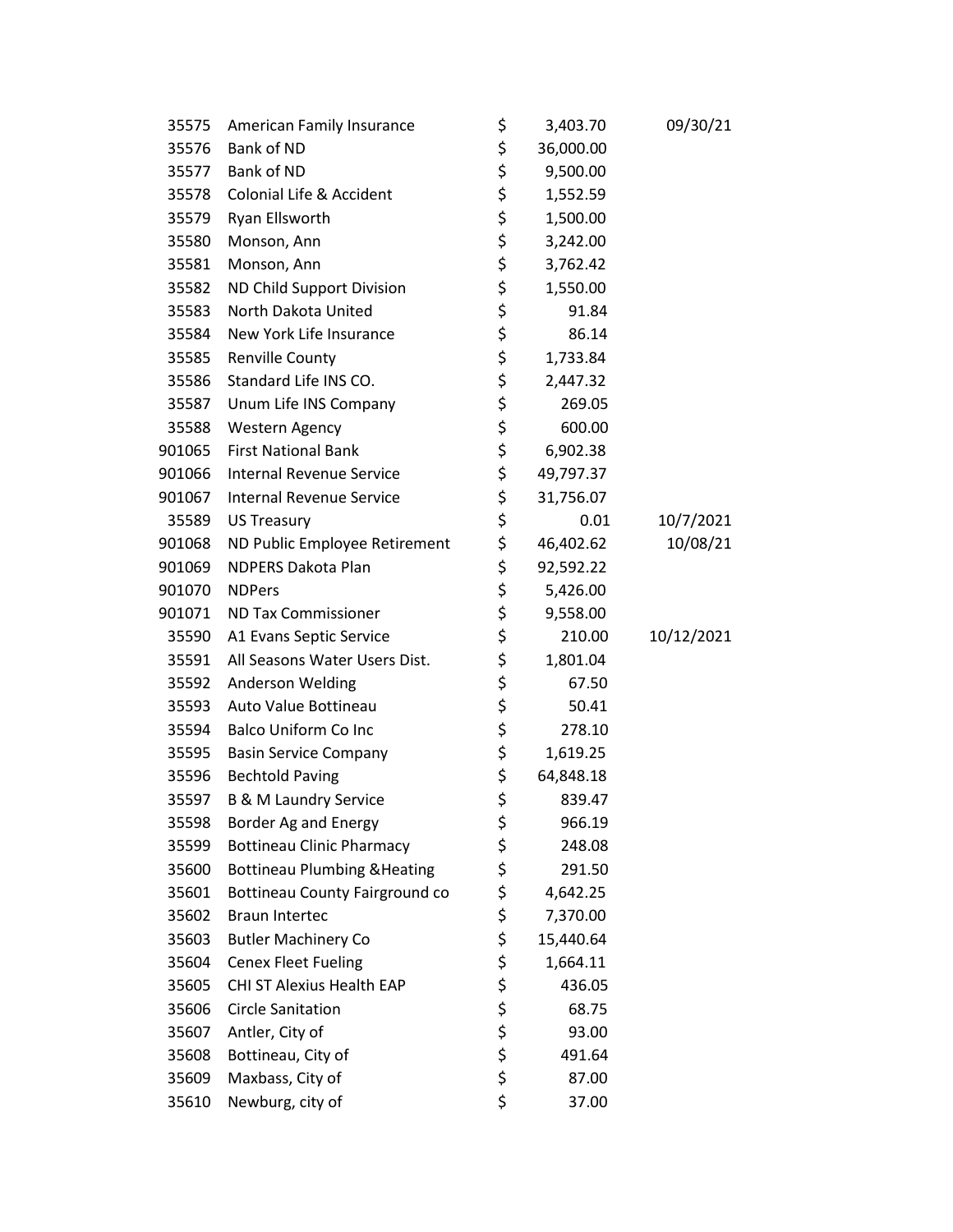| 35611 | Clemens, Sara                 | \$<br>356.02    |
|-------|-------------------------------|-----------------|
| 35612 | Clute Office Equip.           | \$<br>2,012.63  |
| 35613 | Clute Office Equip.           | \$<br>202.98    |
| 35614 | Courant                       | \$<br>1,575.92  |
| 35615 | Dakota Fire Extinguishers     | \$<br>57.63     |
| 35616 | Dakota Agronomy               | \$<br>1,810.00  |
| 35617 | Deschamp, Emily               | \$<br>190.40    |
| 35618 | <b>Drive Chev Buick</b>       | \$<br>820.29    |
| 35619 | <b>Farstad Oil Inc</b>        | \$<br>1,280.50  |
| 35620 | Farmers Union Oil W           | \$<br>9,999.47  |
| 35621 | <b>Famers Union Oil WC</b>    | \$<br>2,647.99  |
| 35622 | <b>Farden Construction</b>    | \$<br>3,308.44  |
| 35623 | Gooseneck Implement           | \$<br>2,212.22  |
| 35624 | <b>Information Tech Dept</b>  | \$<br>4,777.65  |
| 35625 | <b>JB Express</b>             | \$<br>275.00    |
| 35626 | Johnson Controls              | \$<br>2,724.49  |
| 35627 | Jordan Law Office PPLC        | \$<br>5,493.00  |
| 35628 | JS Wholesale Vending          | \$<br>565.79    |
| 35629 | Kellers Briteway              | \$<br>320.00    |
| 35630 | Ketterlings Yard              | \$<br>993.00    |
| 35631 | Lakeshore lawns               | \$<br>1,060.00  |
| 35632 | <b>Lawson Products INC</b>    | \$<br>72.84     |
| 35633 | Little, Nadine                | \$<br>55.00     |
| 35634 | Mathew Bender & Co Inc.       | \$<br>300.36    |
| 35635 | Midcontinent                  | \$<br>105.01    |
| 35636 | Mikkelsen Aggregates          | \$<br>5,688.00  |
| 35637 | ND Association of Counties    | \$<br>384.10    |
| 35638 | ND Dept of Transportation     | \$<br>953.93    |
| 35639 | <b>NDSU Extension</b>         | \$<br>10,853.33 |
| 35640 | ND State Radio Communications | \$<br>480.00    |
| 35641 | Nelson, Don                   | \$<br>450.00    |
| 35642 | Nelson, Darci                 | \$<br>80.37     |
| 35643 | North Central Electric Coop   | \$<br>1,218.28  |
| 35644 | <b>Nutrien Ag Solutions</b>   | \$<br>1,648.00  |
| 35645 | O'Keeffe Oil                  | \$<br>7,567.21  |
| 35646 | <b>Ottertail Power Co</b>     | \$<br>6,116.55  |
| 35647 | Pedie, Ashley                 | \$<br>392.56    |
| 35648 | <b>Praxair Distribution</b>   | \$<br>33.52     |
| 35649 | Pro It LLC                    | \$<br>3,966.49  |
| 35650 | <b>Quality Inn</b>            | \$<br>172.80    |
| 35651 | <b>Quadient Finance</b>       | \$<br>2,500.00  |
| 35652 | Renville Co Farmer            | \$<br>164.81    |
| 35653 | Romfo Auto Repair & Sales     | \$<br>90.00     |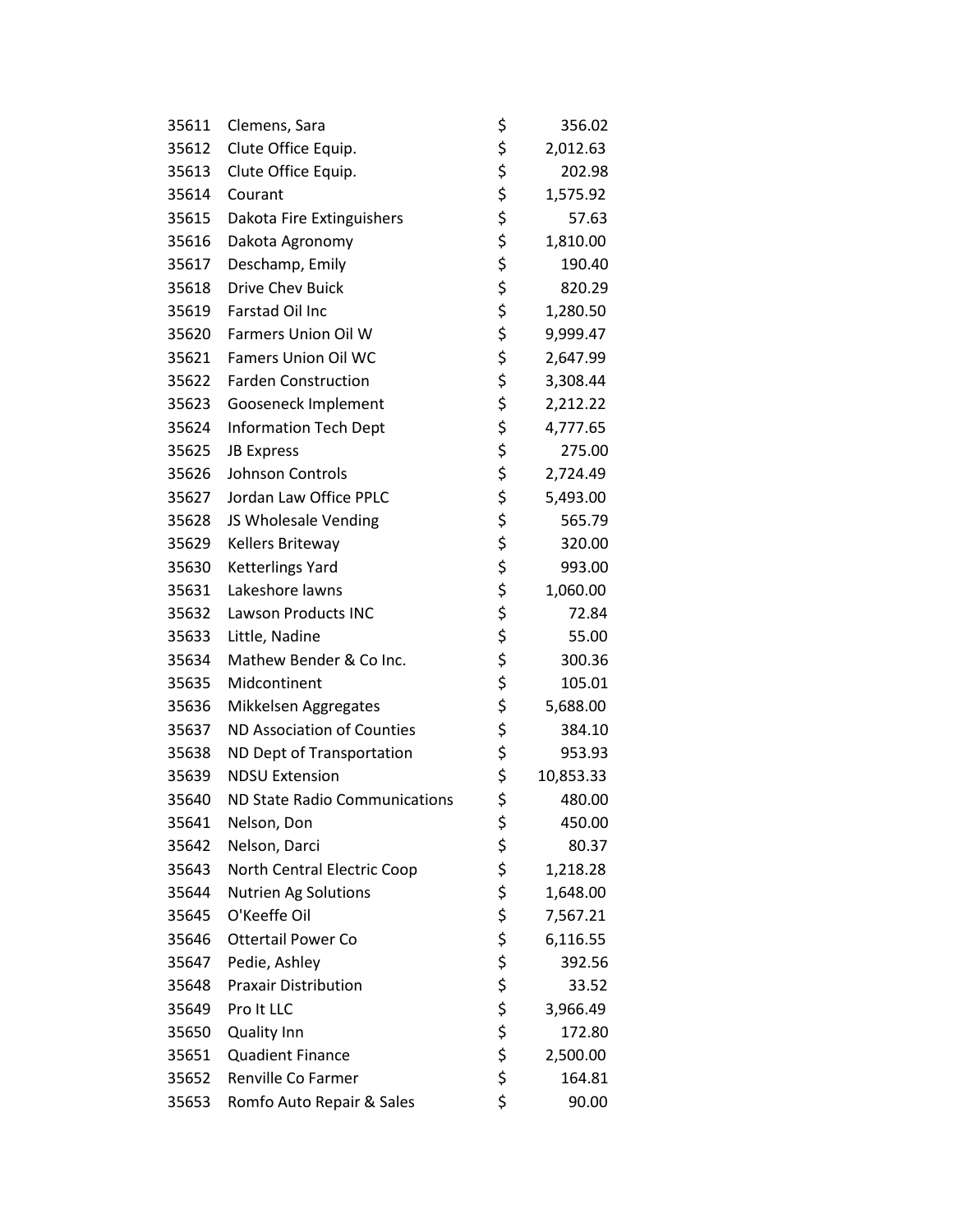| 35654 | <b>Runnings Supply</b>        | \$<br>179.90     |          |
|-------|-------------------------------|------------------|----------|
| 35655 | Share Corp                    | \$<br>239.41     |          |
| 35656 | Sodexo INC & Affiliates       | \$<br>8,621.25   |          |
| 35657 | Soltis Sportswear             | \$<br>1,101.33   |          |
| 35658 | Souris River Telephone        | \$<br>564.83     |          |
| 35659 | <b>Spartan Firearms</b>       | \$<br>1,030.00   |          |
| 35660 | Spectrum                      | \$<br>2,810.21   |          |
| 35661 | <b>State Treasurer</b>        | \$<br>3,856.73   |          |
| 35662 | <b>Swanston Equipment</b>     | \$<br>50,000.00  |          |
| 35663 | TK Elevator Corporation       | \$<br>1,744.79   |          |
| 35664 | <b>TrueNorth Steel</b>        | \$<br>4,231.50   |          |
| 35665 | <b>Turtle Mountain</b>        | \$<br>1,903.50   |          |
| 35666 | <b>Tweed Country AG</b>       | \$<br>297.10     |          |
| 35667 | <b>Tyler Technologies INC</b> | \$<br>250.05     |          |
| 35668 | <b>United Laboratories</b>    | \$<br>299.76     |          |
| 35669 | Us Records Midwest LLC        | \$<br>4,283.07   |          |
| 35670 | <b>Vanguard Appraisals</b>    | \$<br>8,725.00   |          |
| 35671 | Verizon                       | \$<br>40.02      |          |
| 35672 | <b>Verizon Connect NWF</b>    | \$<br>649.22     |          |
| 35673 | Visa                          | \$<br>522.28     |          |
| 35674 | Visa                          | \$<br>1,073.89   |          |
| 35675 | Visa                          | \$<br>188.92     |          |
| 35676 | Visa                          | \$<br>315.49     |          |
| 35677 | <b>WM Corporate Services</b>  | \$<br>1,035.74   |          |
| 35678 | Wex Bank                      | \$<br>2,048.24   |          |
| 35679 | Weiler, Tanya                 | \$<br>2,000.00   |          |
| 35680 | Wold Eng.                     | \$<br>42,008.50  |          |
| 35686 | Ramkota                       | \$<br>864.00     |          |
| 35688 | Titus, Kristy                 | \$<br>864.00     | 10/12/21 |
|       | Total                         | \$<br>660,741.56 |          |
|       | Payroll                       | \$<br>239,026.27 |          |

## New Business:

Emily notified the board of the letter that was received from the Lake Road Hiking and Biking Trail committee. Discussion was held.

Emily discussed with the board a letter that was received from the North Dakota State Fair asking the board to appoint a delegate from Bottineau County. A motion was made to appoint Sara Clemens, NDSU Extension Agent to as the 2021 delegate for Bottineau County by Kjelshus, second by Beyer. Roll call vote. Motion carried.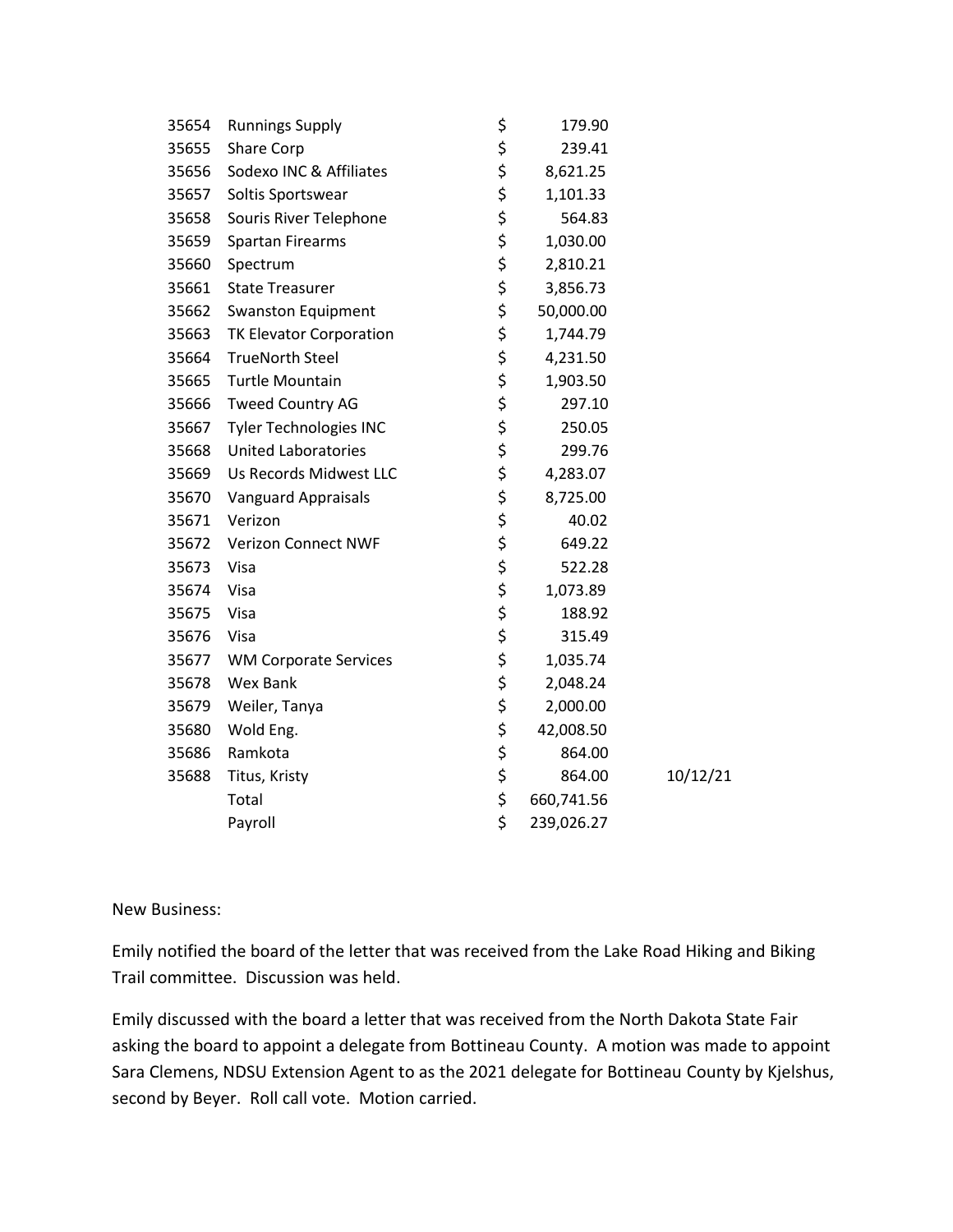Discussion was held about COVID leave for County employees. It was the consensus of the board to not have COVID pay from the County the employee will need to utilize their annual or sick leave.

Discussion was held about the bids that were received for a lawn mower. A motion was made to purchase the John Deere Z720E ZTrak by Kjelshus, second by Beyer. Roll call vote unanimous. Motion carried. A motion was made to withdrawn the previous motion by Kjelshus, second by Beyer. Roll call vote unanimous. Motion withdrawn. It was the consensus of the board to table the discussion until the November  $2^{nd}$ , 2021 meeting.

Emily notified the board that the County will be making the final payment to the Bottineau Fair Grounds Arena Committee for the Garrison Diversion Grant in the amount of \$4,642.25.

Kent Indvik and Seth Demontigny, Wold Engineering, gave an update on the County projects –

- Project TAC-0547(063) Narrows Project at Lake Metigoshe is about completed. Paving and striping has been completed. Decorative rock will be placed by Mikkelsen's.

*-* Project HEC-0500(004)-Westhope Bridge Guardrail replacement. Everything is complete and the signs have been removed.

*-*Antler Dam Project- Project is near completion.

-Project BRO-0005(052)-Omemee Box Culvert-Gladen Construction plans to start on this project this week weather permitting.

-Project-0005(058)-Souris Box Culvert- Gladen is substantially complete. Seeding was completed. The gravel needs touch up and minor spall repair to the box culvert. There was liquidated for damages in the amount of \$3,600.00 for going beyond the deadline.

-Scheflo Bridge- Swigen Construction pounded in the pilling and replaced a second pilling on the bridge, County forces fixed other issues bridge was reopened.

-Kent discussed the meeting that was held on October 4<sup>th</sup> with the Department of Transportation on the upcoming projects for Bottineau County.

A motion was made to open the sealed bids for the 2014 320E Excavator bids by Beyer, second by Marquardt. Roll call vote unanimous. Motion carried. A motion was made to accept the high bid for the 2014 320E Excavator by Marquardt, second by Kjelshus. Roll call vote unanimous. Motion carried.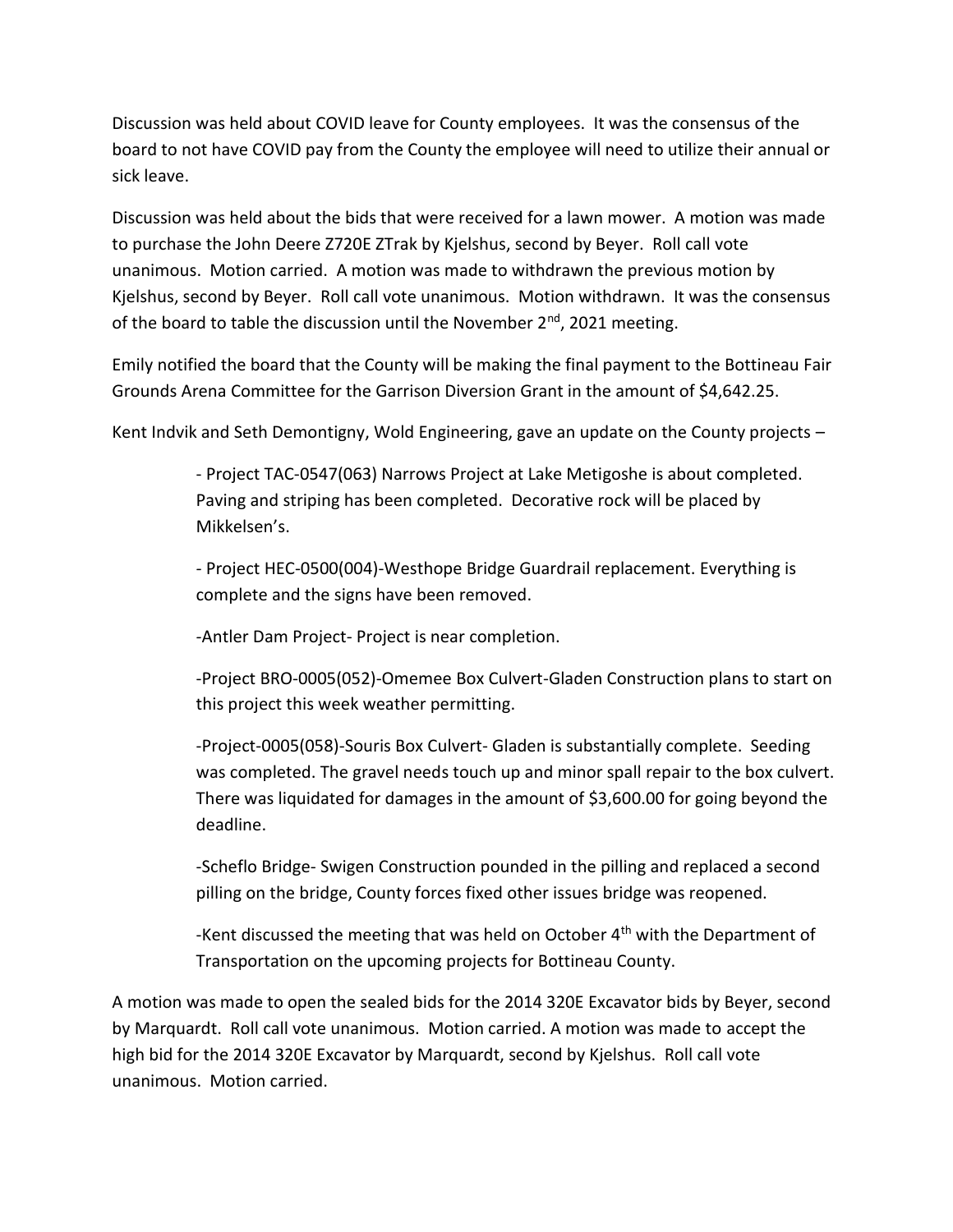Emily discussed the quote that was received from M.K. electric to update the lights in the commissioner room to LED. Emily and Nathaniel will look into some energy saving grants that may be available to the County.

A notification was received from the Court Facilities Improvement Advisory Committee advising that a grant was available for 2022 courtroom projects.

Ritch Gimbel, Road Superintendent, gave an update on his department's activity. Ritch updated the board on the insurance money that was received for the truck in the amount of \$42,000.00. Ritch attended the Garrison Diversion meeting on September 23rd, 2021 for the boat landing at the Narrows at Lake Metigoshe, the County was awarded the grant in the amount of \$6,625.00. Ritch has contacted Roland Township and Lake Metigoshe Improvement Association about cost share. Ritch notified the board that he was advertising for a blade operator in the Landa area.

A motion was made to sign the maintenance certification for the federal aid from the Department of Transportation by Kjelshus, second by Beyer. Roll call vote unanimous. Motion carried.

The Gross Production Tax was discussed, Emily notified the board that the Certificate Fund will be filled by next month and the board would need to decide where the remainder of the funds shall be distributed. A motion was made to put the remainder of the Gross Production Tax for 2021 into the Certificate Fund by Kjelshus, second by Buynak. Roll call vote unanimous. Motion carried.

Appointments for the 911 board and also the Souris Basin planning board were discussed. The positions were held by prior District 5 County Commissioner, and will need to be filled. A motion was made to appoint Nathaniel Buynak to the Souris Basin Planning Board and the 911 Board by Beyer, second by Marquardt. Roll call vote unanimous. Motion carried.

Commissioner Rude resigned his position on the Community Service board. A motion made to appoint Commissioner Beyer to the Community Service Board by Marquardt, second by Kjelshus. Roll call vote unanimous. Motion carried.

Steve Watson, Sheriff, met with the board to give an update on the Sheriff's department. Deputies Sean Murphy and Tim Klabo met with the board to discuss the County Pay Scale.

Allan Kluth, Mike Dorscher, and Chris Brown with the Pickleball Club met with the board to discuss adding and additional Pickleball Court at Lake Metigoshe. They are requesting the permission of the board to put in another 38x64 court at Lake Metigoshe. The board tabled the discussion until the November  $2<sup>nd</sup>$ , 2021 meeting.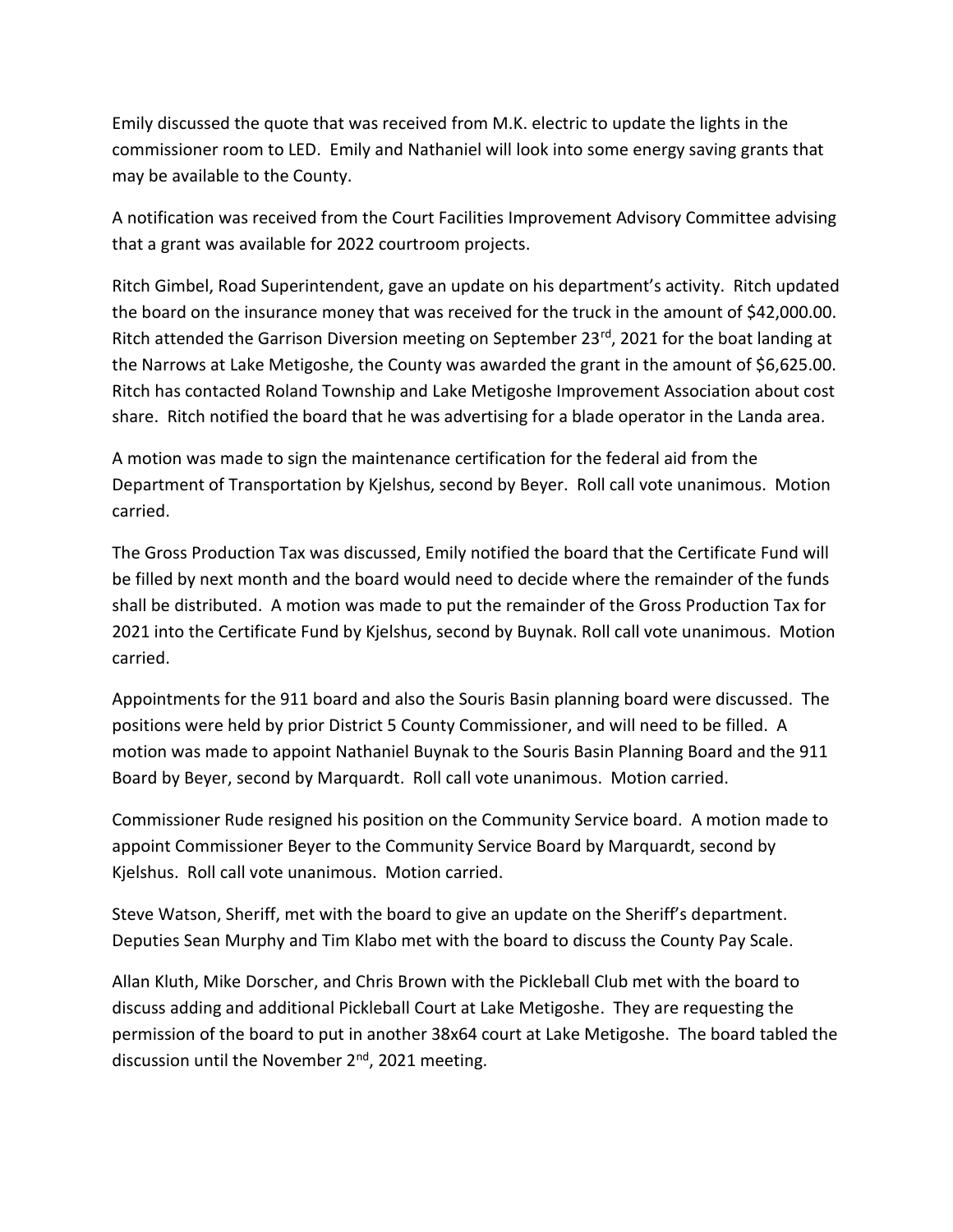Discussion was held about the at large vacancy on the Zoning and Planning board due to the resignation of District 5 Commissioner Charlie Adams. A motion was made to appoint Commissioner Kjelshus to the Zoning and Planning board by Beyer, second by Buynak. Roll call vote unanimous. Motion carried.

An appraisal hearing was held for the properties that the County foreclosed on for nonpayment of three years of taxes and a motion was made to approve to advertise the properties for the 3 years taxes owed and 95% of 2021 taxes on the property by Kjelshus, seconded by Marquardt. Roll call vote unanimous. Motion carried.

Seymour Jordan, State's Attorney, met with the board to discuss his office activity. Discussion was held with the board about the Special Event Permits and being transferred from city establishments transferring their license into the County.

A motion was made to approve the special event permit for Backroads Café in Lansford to the Lansford County Club by Buynak, second by Kjelshus. Roll call vote unanimous. Motion carried.

Kristy Titus, Emergency Manager, met with the board to discuss the burn policy that Bottineau County has in place. Nathaniel Buynak and Dave Vad, Fire Chiefs in Bottineau County, also met with the board to discuss the burn policy.

Discussion was held and about the estimate from TectaAmerica Dakotas for the Courthouse and Library roof. It was the consensus of the board to have the maintenance coordinator do the repairs to the roof.

Department Head meeting – Chairman Rude gave a review of the meeting and asked the department heads to give an update on their office activity.

Ashley Pedie, Tax Director, met with the board to discuss a re-zoning for Farmers Choice LLC from agriculture to commercial. A motion was made to approve the re-zoning of Outlot 1 of the NE ¼ of 31-159-82 3 by Beyer, second by Marquardt. Roll call vote unanimous. Motion carried. Discussion was held with the board about a Zoning Board member that did not attend the meeting but requested to be paid. A motion was made to deny the request for pay by Buynak, second by Beyer. Roll call vote unanimous. Motion carried. Ashley discussed contracting Taylor Kippen to assist the Tax Director with any questions that would arrive for a six-month period at \$25.00 per hour. It was the consensus of the board to contract Taylor at \$25.00/hour for a six-month period.

A motion was made to adjourn the meeting at 12:36 am by Kjelshus, second by Beyer. Motion carried.